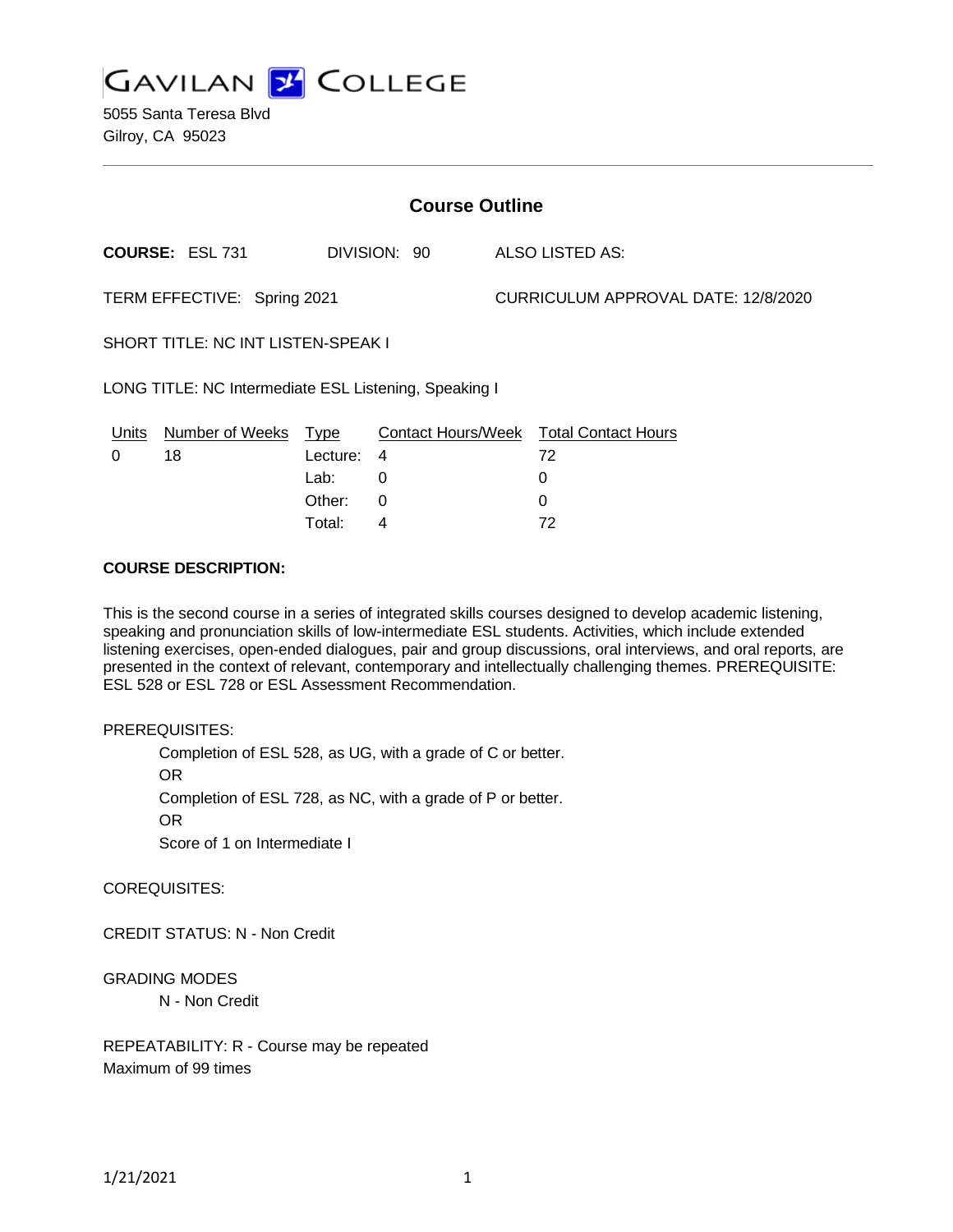SCHEDULE TYPES:

- 02 Lecture and/or discussion
- 05 Hybrid
- 71 Dist. Ed Internet Simultaneous
- 72 Dist. Ed Internet Delayed

# **STUDENT LEARNING OUTCOMES:**

1. Identify and use key aural information (main ideas, details, and inferences) to understand aural passages. Measure of assessment: Pair, small and/or large group discussion, classroom exercises, tests. Semester/Year assessed, or planned Semester/Year of assessment: 2021

2. Recognize and use new topical vocabulary.

Measure of assessment: Aural/oral participation, conduct interviews, role-play, speak extemporaneously on current topic, tests and quizzes

Semester/Year assessed, or planned Semester/Year of assessment: 2021

3. Demonstrate fluency of spoken English in individual or group oral presentations on assigned or self selected

topics.

Measure of assessment: Oral presentations.

Semester/Year assessed, or planned Semester/Year of assessment: 2021

4. Apply note-taking skills to level-appropriate material.

Measure of assessment: Performance of note-taking, pair or small group discussion, tests and quizzes.

# **CONTENT, STUDENT PERFORMANCE OBJECTIVES, OUT-OF-CLASS ASSIGNMENTS**

Curriculum Approval Date: 12/8/2020

## **DE MODIFICATION ONLY**

OUT OF CLASS ASSIGNMENTS: Presentation preparation, textbook assignments, surveys, interviews, vocabulary memorization, online workbook exercises.

Content Note: Themes may vary by textbook.

## 4 HOURS

CONTENT: Learn about the class goals and objectives via the course outline; take part in ice-breaking activities; begin work in the textbook.

STUDENT PERFORMANCE OBJECTIVES: Familiarize themselves with the structure, content, and objectives of the class; meet other students and acquaint themselves with new instructor.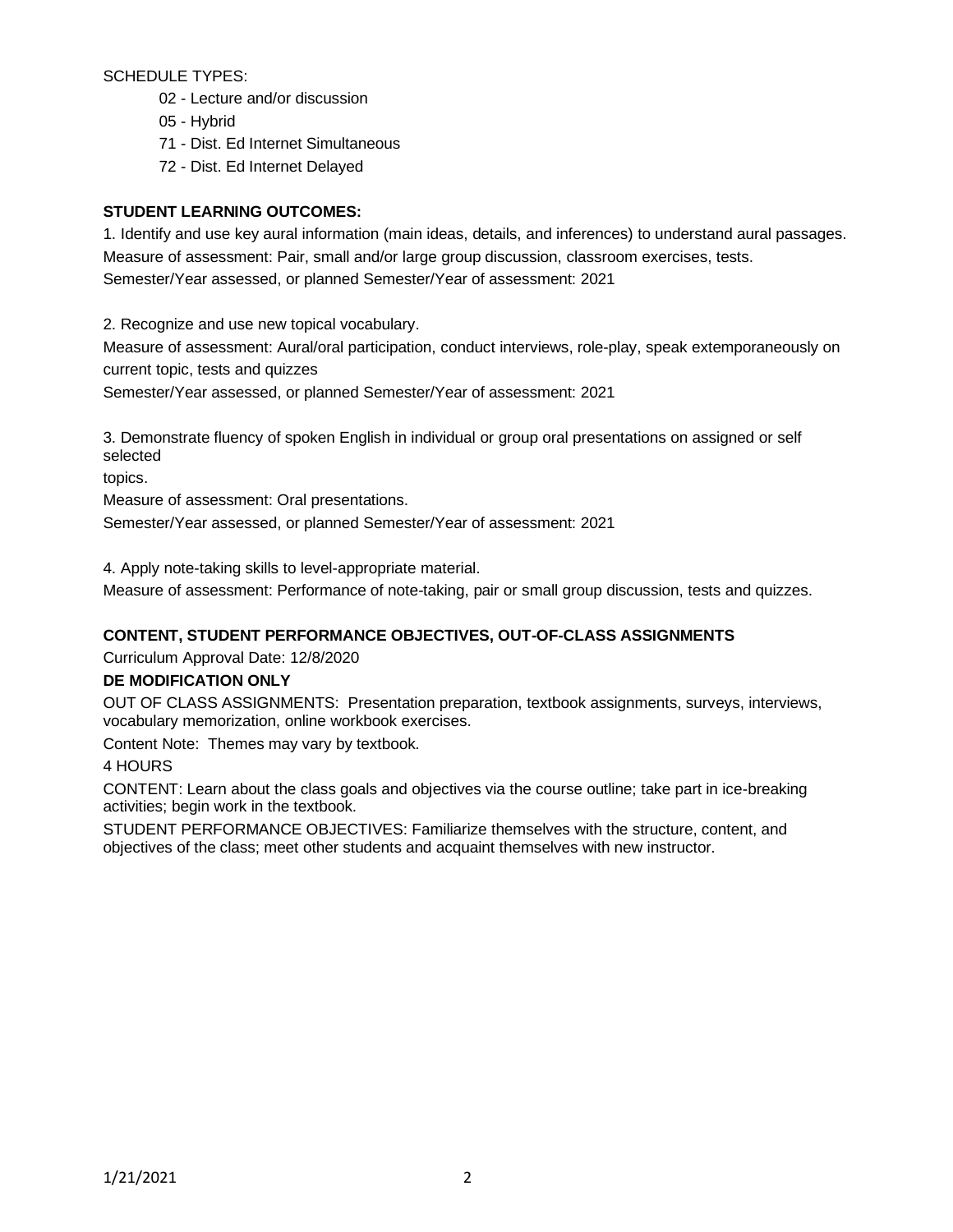# 12 HOURS

CONTENT: Learn new vocabulary and identify it through practice with various listening activities (listening for main idea, specific information, making inferences through context) with follow-up comprehension check and small and/or large group discussion; take notes; use theory of reduced and stressed forms as a strategy to find important information in the aural passage; participate in speaking activities which require use of new vocabulary, some done chorally, others done in pairs or in small groups, depending on the exercise; followup is achieved through larger group or whole group discussion; learn and practice the difference in pronunciation of the /s/ sound as it is used in plural nouns and in the third person singular present tense verb; learn about and practice reduced forms ( I

dunno) and stressed words; review stress with the pronunciation of tens/teens (seventy/seventeen); learn about change in stress when using can/can't; use computer software or the internet to improve listening/speaking skills or practice pronunciation; OR follow directed pronunciation practice by instructor, targeting, for example, difficult minimal pairs (live/leave, throw/toe), or grouping and introducing sounds by how they are made, such as stop and continuant sounds. Go over requirements for a short presentation (may be based on a topic from the textbook, no research necessary). The presentation should include an introduction and conclusion. The cycle ends with a test.

STUDENT PERFORMANCE OBJECTIVES: learn new topical vocabulary; practice listening for main idea, detail, and inferences; take notes; use new vocabulary in speaking activities; improve pronunciation; demonstrate skills learned through the test taking process; prepare notes for a presentation.

### 4 HOURS

CONTENT: Presentation of oral reports.

STUDENT PERFORMANCE OBJECTIVES: To be able to give a five minute oral presentation and to listen to peer presentations responsibly; take notes and ask questions.

#### 13 HOURS

CONTENT: Repeat a cycle as described above which includes proportionate vocabulary, listening, and speaking activities; take notes of various types. In addition, students distinguish and practice the varied pronunciations of the ?ed form ( /d/, /t/, /id/) of the past tense; listen to a guest lecture given by a

reference librarian on how to find information for the first oral presentation (possible first topic: an invention or other topic suggested by the text). The presentation should include an introduction and conclusion. Teach students how to use reported speech if they will be summarizing what someone said. The cycle ends with a test.

STUDENT PERFORMANCE OBJECTIVES: learn new topical vocabulary; practice listening for main idea, detail, and inference; take notes; use new vocabulary in speaking activities; improve pronunciation; learn more about how to use the internet to find information; demonstrate skills learned through the test taking process ; prepare notes for a presentation.

#### 4 HOURS

CONTENT: Presentation of oral reports.

STUDENT PERFORMANCE OBJECTIVES: To be able to give a five minute oral presentation and to listen to peer presentations responsibly; take notes and ask questions.

## 13 HOURS

CONTENT: Repeat the previous cycle with inclusion of a proportionate number of vocabulary, listening and speaking activities; add listening skill of drawing conclusions from audio material and summary of information; take notes; include intonation practice of tag questions (You do work, don't you?) and exclamations (I won the lottery!). Go over requirements for a short presentation (may be based on a topic from the textbook). The presentation should include an introduction and conclusion The cycle ends with a test.

STUDENT PERFORMANCE OBJECTIVES: learn new topical vocabulary; practice listening for main idea, detail, inference, and conclusion; take notes; summarize information; use new vocabulary in speaking activities; improve pronunciation; prepare notes for a presentation; demonstrate skills by taking and passing the test.

## 4 HOURS

CONTENT: Presentation of oral reports.

STUDENT PERFORMANCE OBJECTIVES: To be able to give a five minute oral presentation and to listen to peer presentations responsibly; take notes and ask questions.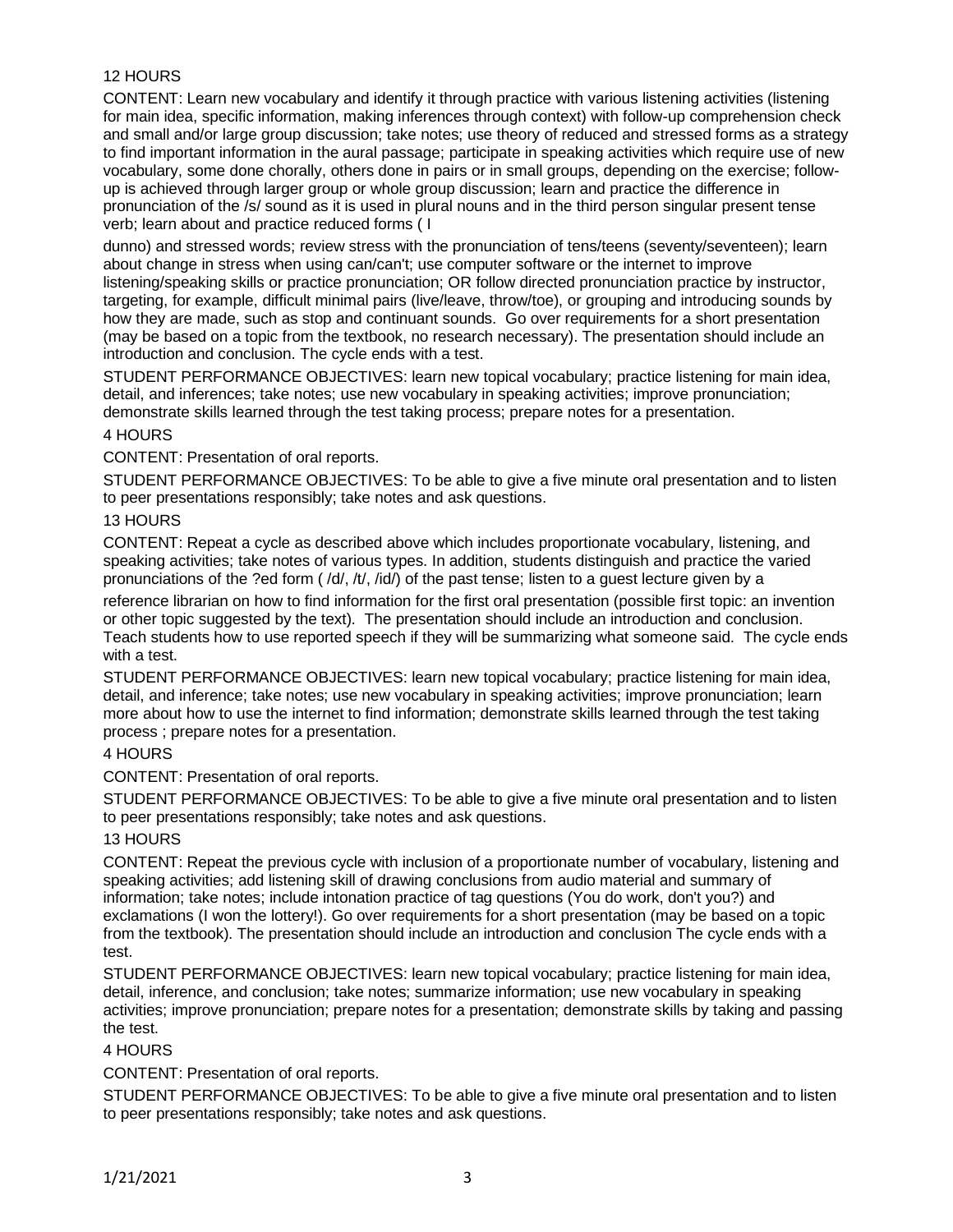## 12 HOURS

CONTENT: Repeat the learning cycle of vocabulary, listening and speaking activities; include in the pronunciation unit dropping the /h/ sound in most words and the

pronunciation of /t/ in English; prepare for another oral presentation (possible second topic: a famous person or other topic suggested by the text). The presentation should include an introduction and conclusion. Review how to use reported speech if they will be summarizing what some said. This cycle ends with a test.

STUDENT PERFORMANCE OBJECTIVES: learn new topical vocabulary; practice listening for different kinds of information; use new vocabulary in speaking activities; show understanding of material by taking and passing test; find information, prepare notes to give a five-minute presentation.

# 4 HOURS

### CONTENT: Oral presentations.

STUDENT PERFORMANCE OBJECTIVES: To be able to both prepare and give a five-minute talk and to listen to peer presentations responsibly; take notes and ask questions.

### 2 HOURS

Final Exam: Final exam may be composed of two parts: a five to ten minute one-one (instructor-student) interview for speaking evaluation done during finals week and a listening test administered to the class during the final exam period.

## **METHODS OF INSTRUCTION:**

Pair, small and large group discussion, peer interviews, role-play, pronunciation drills, note-taking, oral presentations.

## **OUT OF CLASS ASSIGNMENTS:**

Required Outside Hours: 144

Assignment Description: (8 hours/week) Daily homework may include: presentation preparation, textbook assignments, surveys, interviews, vocabulary memorization, online workbook exercises.

## **METHODS OF EVALUATION:**

Objective examinations Percent of total grade: 45.00 % Multiple choice; Completion; matching. Skill demonstrations Percent of total grade: 45.00 % Presentations; oral interview with instructor. Other methods of evaluation

## **REPRESENTATIVE TEXTBOOKS:**

Becky Tarver Chase. Pathways I Listening, Speaking and Critical Thinking 1A + OLWB SPLIT. National Geographic, 2018. Reading Level of Text, Grade: Low Intermediate ESL Verified by: Nicole Cisneros Recommended Other Texts and Materials Other representative textbooks include: Northstar Listening/Speaking Book 2 and Qskills Listening/Speaking